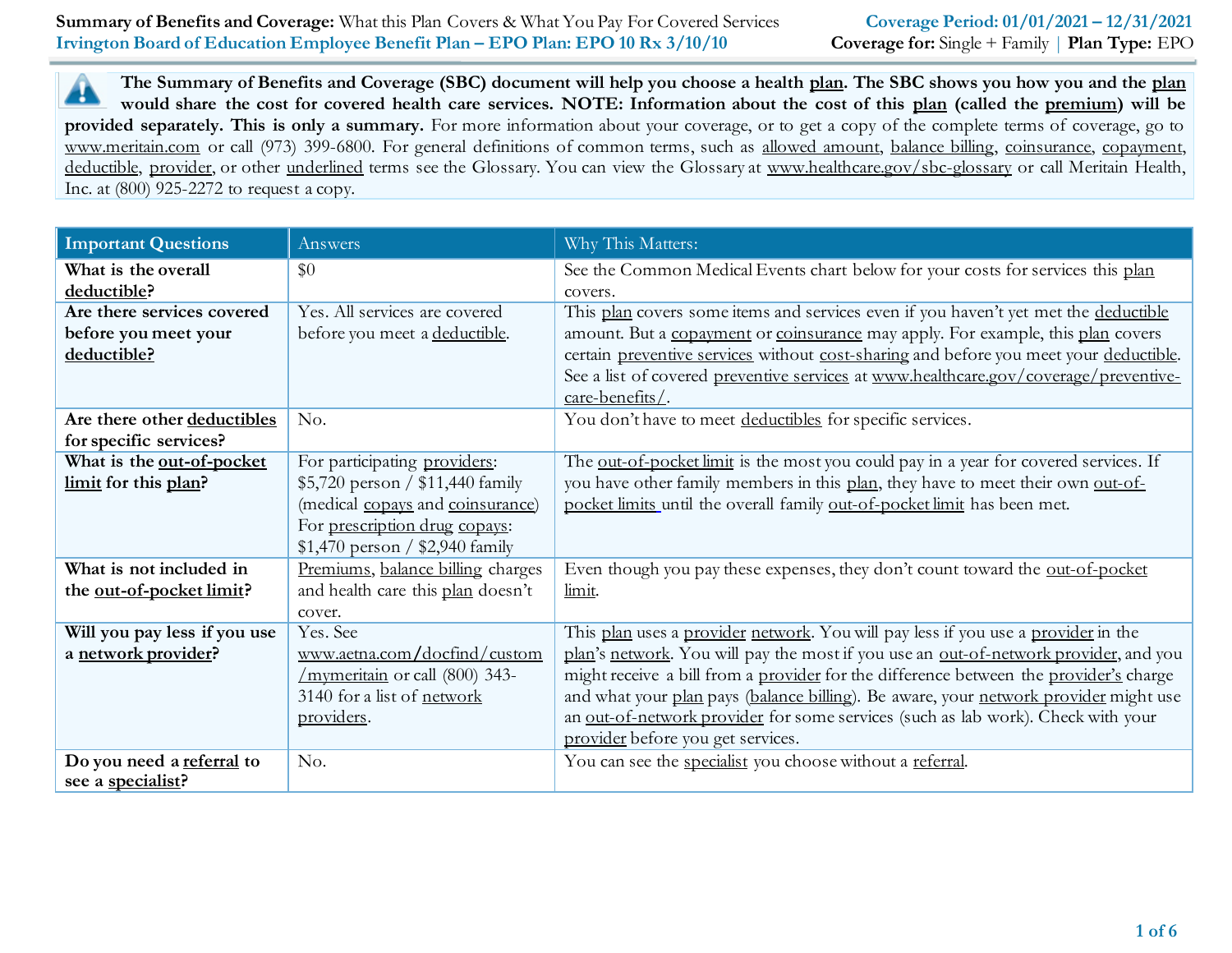

|                                                            |                                                     | What You Will Pay                                                                |                                                          |                                                                                                                                                                      |  |
|------------------------------------------------------------|-----------------------------------------------------|----------------------------------------------------------------------------------|----------------------------------------------------------|----------------------------------------------------------------------------------------------------------------------------------------------------------------------|--|
| Common<br><b>Medical Event</b>                             | <b>Services You May Need</b>                        | <b>Participating Provider</b><br>(You will pay the least)                        | Non-Participating<br>Provider<br>(You will pay the most) | Limitations, Exceptions, & Other<br><b>Important Information</b>                                                                                                     |  |
| If you visit a health<br>care provider's office            | Primary care visit to treat an<br>injury or illness | $$10$ copay/visit                                                                | Not Covered                                              | Copay applies per visit regardless of<br>what services are rendered. Includes                                                                                        |  |
| or clinic                                                  | Specialist visit                                    | $$10$ copay/visit                                                                | Not Covered                                              | telemedicine other than Teladoc. There<br>is no charge and the deductible does not<br>apply if you receive consultation<br>services through Teladoc.                 |  |
|                                                            | Preventive care/screening/<br>immunization          | No Charge                                                                        | Not Covered                                              | You may have to pay for services that<br>aren't preventive. Ask your provider if<br>the services you need are preventive.<br>Then check what your plan will pay for. |  |
| If you have a test                                         | Diagnostic test (x-ray, blood<br>work)              | No Charge                                                                        | Not Covered                                              |                                                                                                                                                                      |  |
|                                                            | Imaging (CT/PET scans,<br>MRIs)                     | No Charge                                                                        | Not Covered                                              | Preauthorization recommended for<br>PET scans and non-orthopedic<br>CT/MRI's.                                                                                        |  |
| If you need drugs to<br>treat your illness or<br>condition | Generic drugs                                       | \$3 copay (30-day retail)/<br>\$5 copay (90-day retail &<br>mail order)          | Not Covered                                              | Deductible does not apply. Covers up to<br>a 90-day supply (retail prescription); 90-<br>day supply (mail order prescription); 30-                                   |  |
| More information<br>about prescription<br>drug coverage is | Preferred brand drugs                               | $$10$ copay (30-day retail)/<br>\$15 copay (90-day retail &<br>mail order)       | Not Covered                                              | day supply (specialty drugs). The copay<br>applies per prescription. There is no<br>charge for preventive drugs. Dispense                                            |  |
| available at<br>www.caremark.com                           | Non-preferred brand drugs                           | \$10 copay (30-day retail)/<br>\$15 copay (90-day retail &<br>mail order)        | Not Covered                                              | as Written (DAW) provision applies.<br>Specialty drugs must be obtained<br>directly from the specialty pharmacy.                                                     |  |
|                                                            | Specialty drugs                                     | \$3 copay (generic) /<br>$$10$ copay (preferred) /<br>\$10 copay (non-preferred) | Not Covered                                              | Certain specialty drugs are eligible for<br>copay assistance programs through CVS<br>True Accumulation Program.                                                      |  |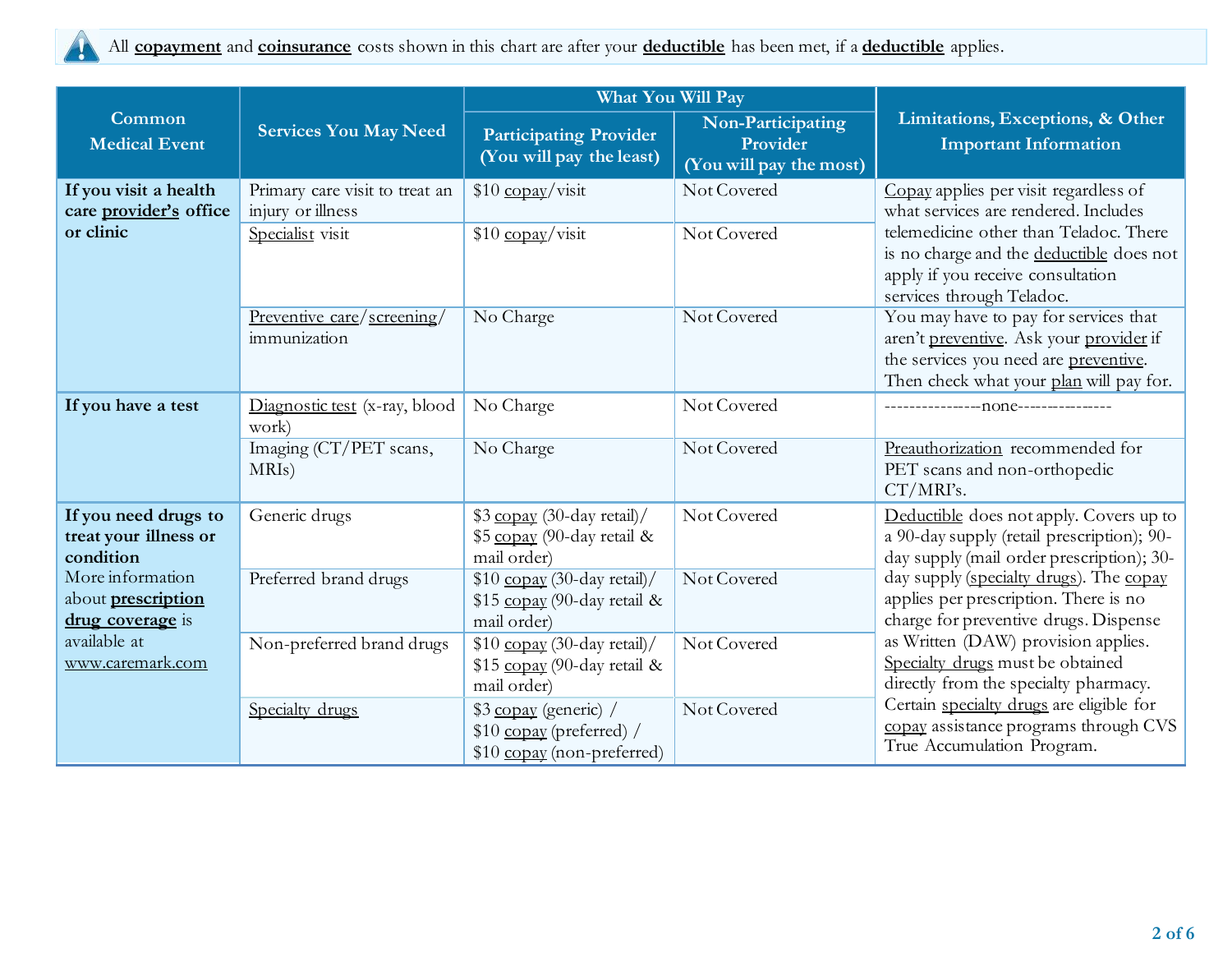|                                                                                    |                                                                             | <b>What You Will Pay</b>                                                                                                                            |                                                                                       |                                                                                                                                                                                                                                                           |  |
|------------------------------------------------------------------------------------|-----------------------------------------------------------------------------|-----------------------------------------------------------------------------------------------------------------------------------------------------|---------------------------------------------------------------------------------------|-----------------------------------------------------------------------------------------------------------------------------------------------------------------------------------------------------------------------------------------------------------|--|
| Common<br><b>Medical Event</b>                                                     | <b>Services You May Need</b>                                                | <b>Participating Provider</b><br>(You will pay the least)                                                                                           | Non-Participating<br>Provider<br>(You will pay the most)                              | Limitations, Exceptions, & Other<br><b>Important Information</b>                                                                                                                                                                                          |  |
| If you have<br>outpatient surgery                                                  | Facility fee (e.g., ambulatory<br>surgery center)<br>Physician/surgeon fees | No Charge<br>No Charge                                                                                                                              | Not Covered<br>Not Covered                                                            | Preauthorization recommended for<br>certain surgeries. See your plan<br>document for a detailed listing.                                                                                                                                                  |  |
| If you need<br>immediate medical<br>attention                                      | Emergency room care                                                         | \$35 copay/visit<br>$\frac{1}{2}$ (emergency services)/<br>Not Covered (non-<br>emergency services)                                                 | \$35 copay/visit<br>(emergency services)/<br>Not Covered (non-<br>emergency services) | Non-participating providers paid at the<br>participating provider level of benefits<br>for emergency services. Copay is waived<br>if admitted to the hospital.                                                                                            |  |
|                                                                                    | Emergency medical<br>transportation                                         | No Charge                                                                                                                                           | No Charge                                                                             | Non-participating providers paid at the<br>participating provider level of benefits.                                                                                                                                                                      |  |
|                                                                                    | Urgent care                                                                 | \$10 copay/visit                                                                                                                                    | Not Covered                                                                           | Copay applies per visit regardless of<br>what services are rendered.                                                                                                                                                                                      |  |
| If you have a<br>hospital stay                                                     | Facility fee (e.g., hospital<br>room)<br>Physician/surgeon fees             | No Charge<br>No Charge                                                                                                                              | Not Covered<br>Not Covered                                                            | Preauthorization recommended.                                                                                                                                                                                                                             |  |
| If you need mental<br>health, behavioral<br>health, or substance<br>abuse services | Outpatient services                                                         | Mental health services:<br>$$10$ copay / visit (office)<br>visit) / No Charge (all<br>other outpatient) /<br>Substance abuse services:<br>No Charge | Not Covered                                                                           | Includes telemedicine other than<br>Teladoc.                                                                                                                                                                                                              |  |
|                                                                                    | Inpatient services                                                          | No Charge                                                                                                                                           | Not Covered                                                                           | Preauthorization recommended.                                                                                                                                                                                                                             |  |
| If you are pregnant                                                                | Office visits                                                               | No Charge                                                                                                                                           | Not Covered                                                                           | Preauthorization recommended for<br>inpatient hospital stays in excess of 48 hrs                                                                                                                                                                          |  |
|                                                                                    | Childbirth/delivery<br>professional services                                | No Charge                                                                                                                                           | Not Covered                                                                           | (vaginal delivery) or 96 hrs (c-section).<br>Cost sharing does not apply to preventive                                                                                                                                                                    |  |
|                                                                                    | Childbirth/delivery facility<br>services                                    | No Charge                                                                                                                                           | Not Covered                                                                           | services from a participating provider.<br>Maternity care may include tests and<br>services described elsewhere in the SBC<br>(i.e. ultrasound). Baby does not count<br>toward the mother's expense; therefore<br>the family deductible amount may apply. |  |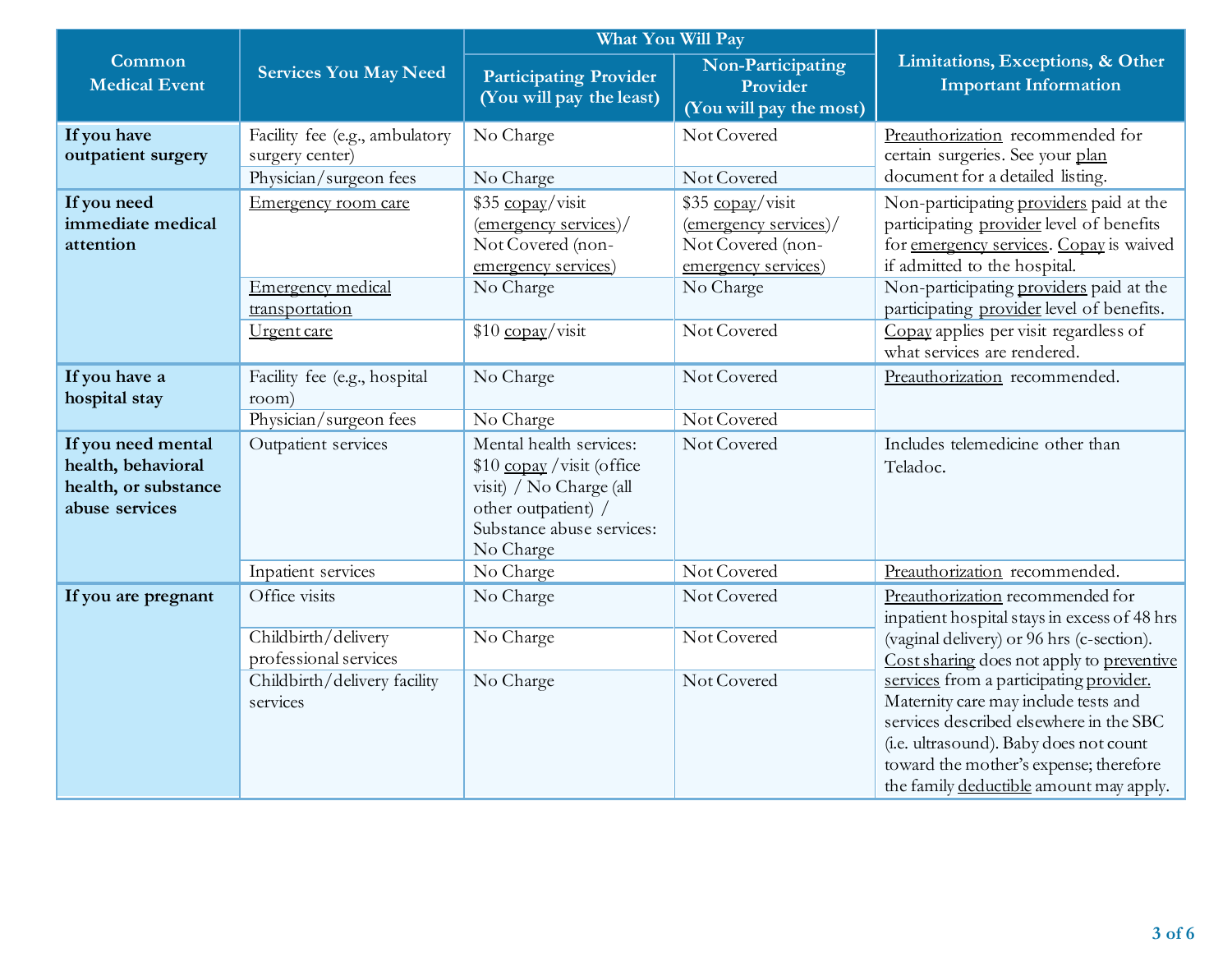|                                        |                              | <b>What You Will Pay</b>                                  |                                                          |                                                                            |  |
|----------------------------------------|------------------------------|-----------------------------------------------------------|----------------------------------------------------------|----------------------------------------------------------------------------|--|
| <b>Common</b><br><b>Medical Event</b>  | <b>Services You May Need</b> | <b>Participating Provider</b><br>(You will pay the least) | Non-Participating<br>Provider<br>(You will pay the most) | Limitations, Exceptions, & Other<br><b>Important Information</b>           |  |
| If you need help<br>recovering or have | Home health care             | No Charge                                                 | Not Covered                                              | Limited to 3 visits per day.<br>Preauthorization recommended.              |  |
| other special health<br>needs          | Rehabilitation services      | $$10 \frac{\text{copay}}{\text{visit}}$                   | Not Covered                                              | Includes physical, speech &<br>occupational therapy.                       |  |
|                                        | Habilitation services        | No Charge                                                 | Not Covered                                              |                                                                            |  |
|                                        | Skilled nursing care         | No Charge                                                 | Not Covered                                              | Limited to 120 days per year.                                              |  |
|                                        |                              |                                                           |                                                          | Preauthorization recommended.                                              |  |
|                                        | Durable medical equipment    | No Charge                                                 | Not Covered                                              | Preauthorization recommended for                                           |  |
|                                        |                              |                                                           |                                                          | electric/motorized scooters or wheelchairs                                 |  |
|                                        |                              |                                                           |                                                          | and pneumatic compression devices.                                         |  |
|                                        | Hospice services             | No Charge                                                 | Not Covered                                              | Bereavement counseling is covered if<br>received within 6 months of death. |  |
| If your child needs                    | Children's eye exam          | No Charge                                                 | Not Covered                                              | Limited to 1 exam every 24 months.                                         |  |
| dental or eye care                     | Children's glasses           | Not Covered                                               | Not Covered                                              | Not Covered                                                                |  |
|                                        | Children's dental check-up   | Not Covered                                               | Not Covered                                              | Not Covered                                                                |  |

# **Excluded Services & Other Covered Services:**

| Services Your Plan Generally Does NOT Cover (Check your policy or plan document for more information and a list of any other excluded |           |                                             |           |                                            |  |
|---------------------------------------------------------------------------------------------------------------------------------------|-----------|---------------------------------------------|-----------|--------------------------------------------|--|
| services.)                                                                                                                            |           |                                             |           |                                            |  |
| <b>Cosmetic surgery</b>                                                                                                               |           | Glasses (Adult & Child)                     |           | Private-duty nursing (except for home      |  |
| Dental care (Adult & Child)                                                                                                           | $\bullet$ | Long-term care                              |           | health care & hospice)                     |  |
| Emergency room services for non-                                                                                                      |           | Non-emergency care when traveling           | $\bullet$ | Routine foot care (except for metabolic or |  |
| emergency services                                                                                                                    |           | outside the U.S.                            |           | peripheral vascular disease)               |  |
| Other Covered Services (Limitations may apply to these services. This isn't a complete list. Please see your plan document.)          |           |                                             |           |                                            |  |
| Acupuncture (limited to treatment of pain,                                                                                            |           | Hearing aids (up to age 16 only, limited to |           | Routine eye care (Adult & Child $-1$ exam  |  |
| nausea or as a form of anesthesia)                                                                                                    |           | 1 hearing aid, up to \$1,000 per aid, per   |           | every 24 months)                           |  |
| Bariatric surgery (for morbid obesity only)                                                                                           |           | hearing impaired ear, every 24 months)      |           | Weight loss programs (for morbid obesity   |  |
| Chiropractic care (limited to 30 visits per                                                                                           |           | Infertility treatment (limited to 4         |           | only)                                      |  |
| year, 1 visit per day)                                                                                                                |           | completed egg retrievals per lifetime)      |           |                                            |  |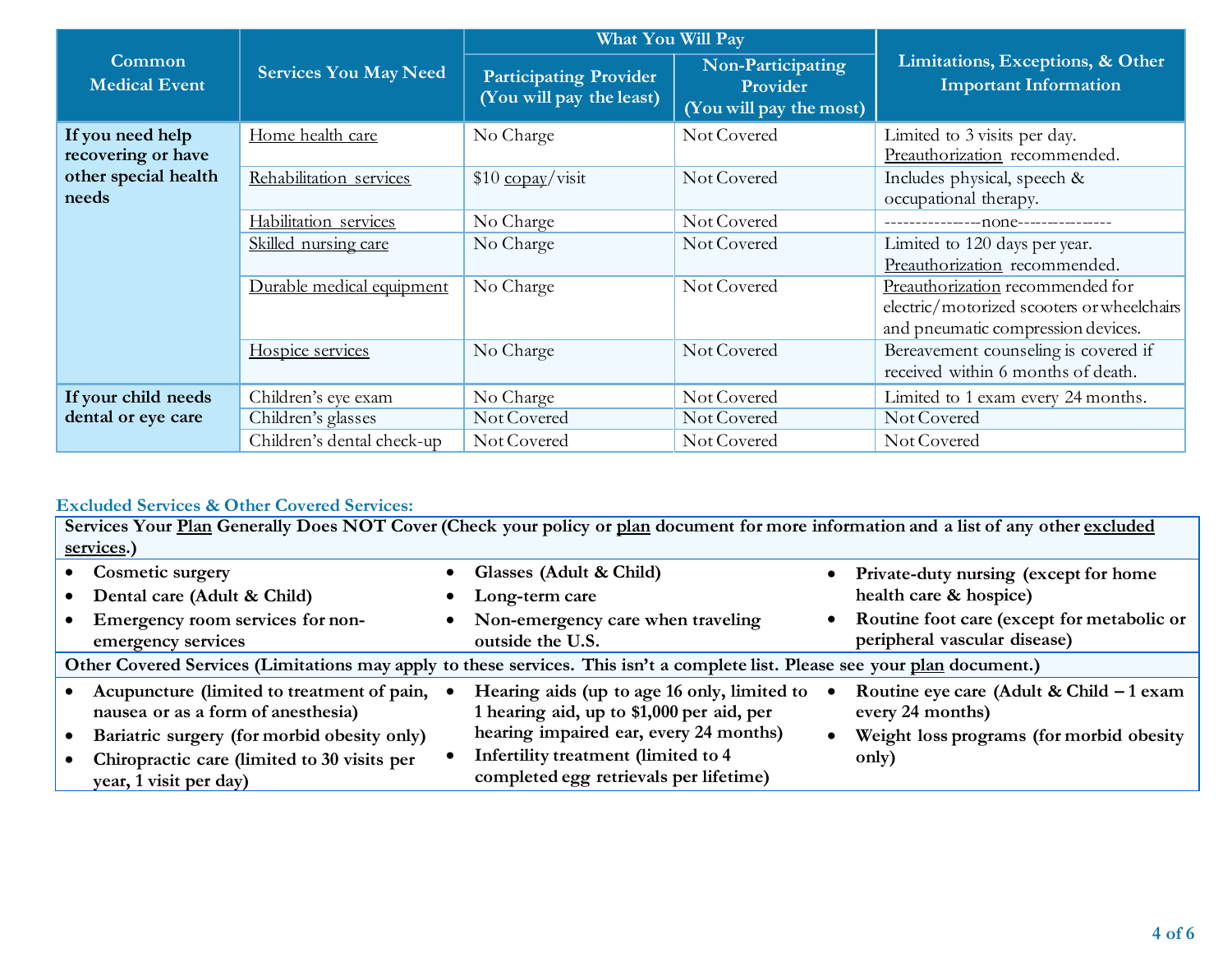Your Rights to Continue Coverage: There are agencies that can help if you want to continue your coverage after it ends. The contact information for those agencies is: the Department of Health and Human Services, Center for Consumer Information and Insurance Oversight at (877) 267-2323 x 61565 or www.cciio.cms.gov, or Irvington Board of Education at (973) 399-6800. Other coverage options may be available to you too, including buying individual insurance coverage through the Health Insurance Marketplace. For more information about the Marketplace, visi[t www.HealthCare.gov](http://www.healthcare.gov/) or call 1-800-318-2596.

Your Grievance and Appeals Rights: There are agencies that can help if you have a complaint against your plan for a denial of a claim. This complaint is called a grievance or appeal. For more information about your rights, look at the explanation of benefits you will receive for that medical claim. Your plan documents also provide complete information on how to submit a claim, appeal, or a grievance for any reason to your plan. For more information about your rights, this notice, or assistance, contact Irvington Board of Education at (973) 399-6800 or Meritain Health, Inc. at (800) 925-2272.

Additionally, a consumer assistance program can help you file your appeal. Contact the New Jersey Department of Banking and Insurance at (800) 446-7467 or (609) 292-7272.

## **Does this plan provide Minimum Essential Coverage? Yes**

Minimum Essential Coverage generally includes plans, health insurance available through the Marketplace or other individual market policies, Medicare, Medicaid, CHIP, TRICARE, and certain other coverage. If you are eligible for certain types of Minimum Essential Coverage, you may not be eligible for the premium tax credit.

## **Does this plan meet the Minimum Value Standards? Yes**

If your plan doesn't meet the Minimum Value Standards, you may be eligible for a premium tax credit to help you pay for a plan through the Marketplace.

#### **Language Access Services:**

Spanish (Español): Para obtener asistencia en Español, llame al 1-800-378-1179. Tagalog (Tagalog): Kung kailangan ninyo ang tulong sa Tagalog tumawag sa 1-800-378-1179. Chinese (中文): 如果需要中文的帮助,请拨打这个号码1-800-378-1179. Navajo (Dine): Dinek'ehgo shika at'ohwol ninisingo, kwiijigo holne' 1-800-378-1179.

**To see examples of how this plan might cover costs for a sample medical situation, see the next section.**